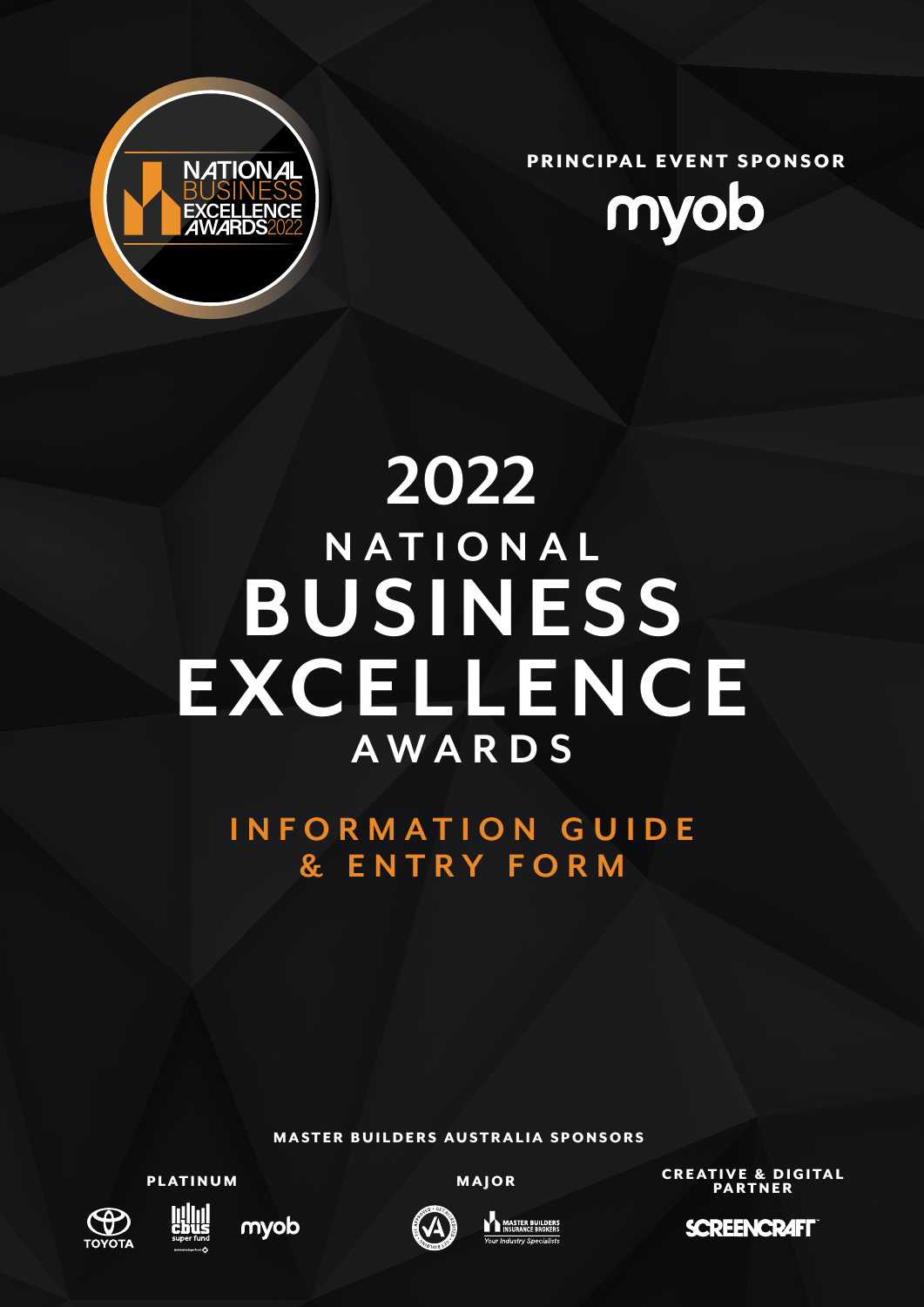## **CONTENTS**

### ABOUT 3

AWARD CATEGORIES 4

### CONDITIONS OF ENTRY 4

### SUBMISSIONS 5

### ENTRY CHECKLIST 6

### ENTRY FORM 6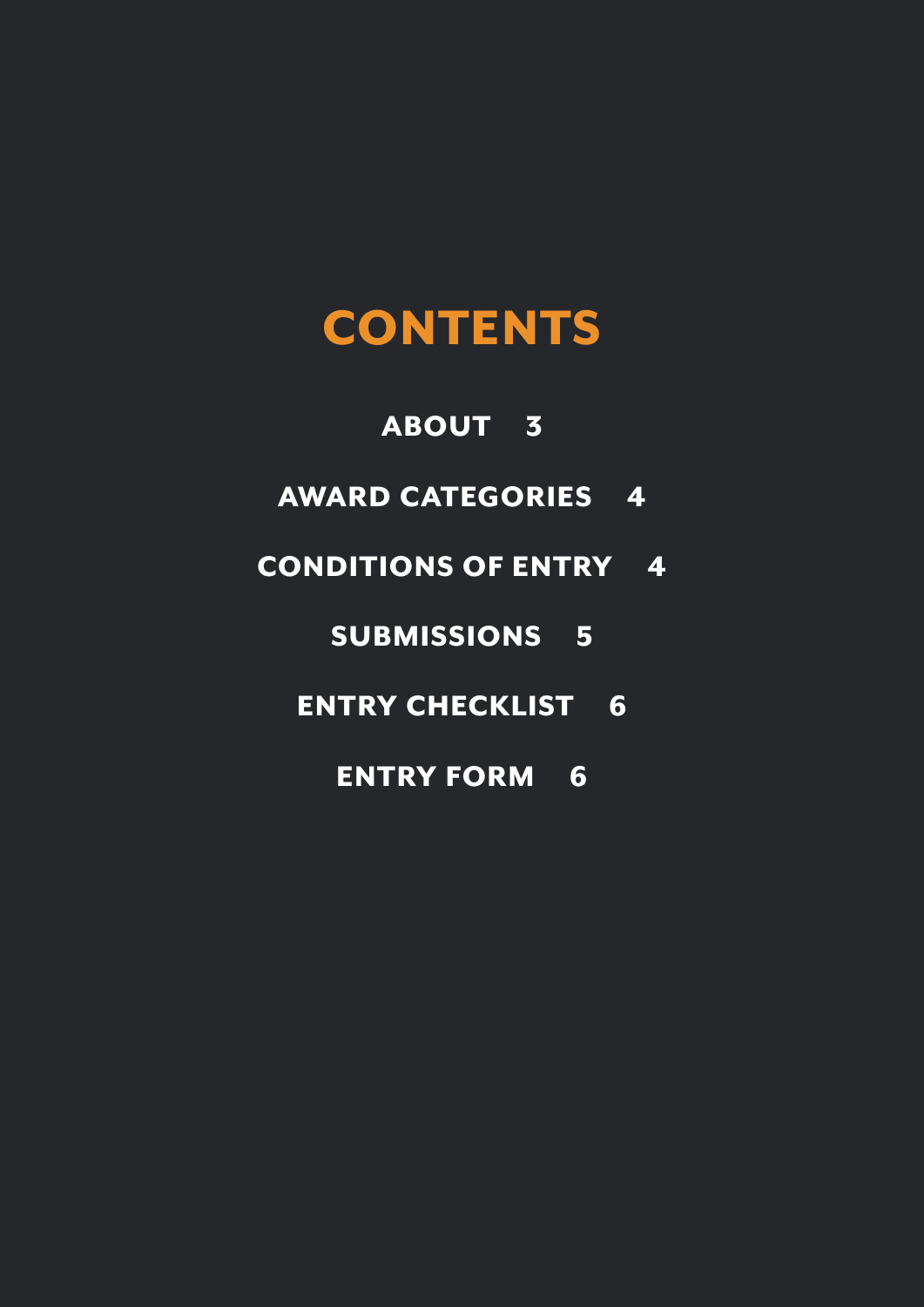### ABOUT

The 2022 National Business Excellence Awards recognise exceptional business acumen, business improvement & resilience initiatives, innovation, and corporate responsibilities, within a business.

The awards validate and celebrate the businesses which are leading the way in best practice, and which have genuinely instilled this objective into their long-term business strategy. The awards also aim to inspire all businesses in the building and construction industry, large and small, to make excellence in best practice the foundation of their mission and brand.

The awards will be presented at a Gala Dinner in Melbourne on 1 September 2022.

#### WHO SHOULD ENTER

Small, medium, and large businesses in the residential, commercial, and civil/engineering sectors with a great story to tell about how they have built their business success.

#### WHY YOU SHOULD ENTER

Gain recognition as a leader in your industry and be recognised as one of Australia's best building and construction businesses. Boost your business success with more credibility to open new opportunities.

| <b>NOMINATIONS OPEN</b>   | Tuesday 19 May 2022                                            |  |
|---------------------------|----------------------------------------------------------------|--|
| <b>CLOSE</b>              | COB Friday 5 August 2022                                       |  |
| <b>GALA AWARDS DINNER</b> | Thursday 1 September 2022<br>Events by Metropolis<br>Melbourne |  |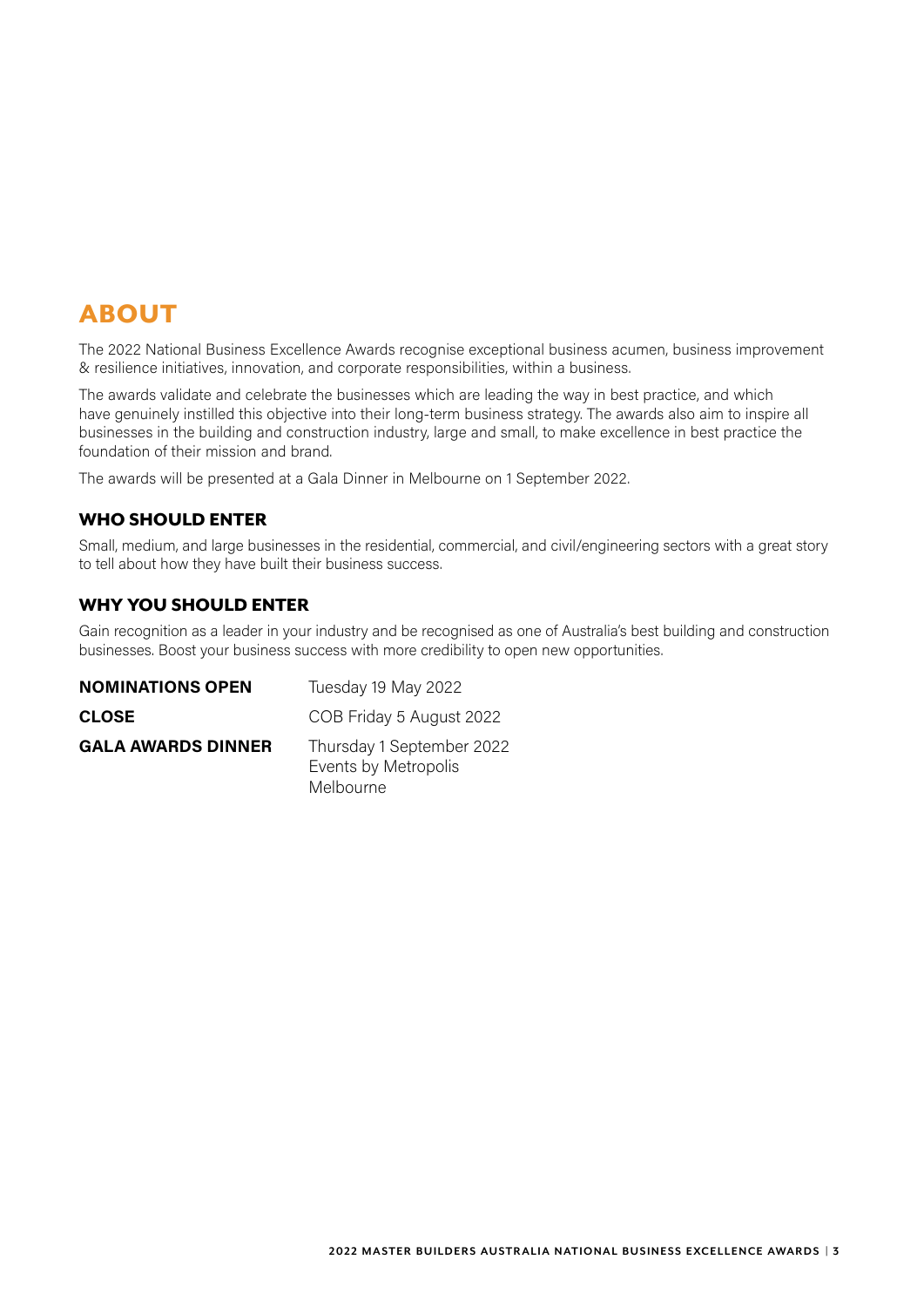### AWARD CATEGORIES

#### Commercial Construction

- National Business Excellence Award for Small Commercial Construction Company – Annual Turnover under \$20M
- National Business Excellence Award for Medium Commercial Construction Company – Annual Turnover between \$20M–\$50M
- National Business Excellence Award for Large Commercial Construction Company – Annual Turnover over \$50M

#### Residential

- National Business Excellence Award for Small Residential Building Company – Annual Turnover under \$5M
- National Business Excellence Award for Medium Residential Building Company – Annual Turnover between \$5M–\$20M
- National Business Excellence Award for Large Residential Building Company – Annual Turnover over \$20M

#### Civil Construction

- National Business Excellence Award for Small Civil Construction Company – Annual Turnover under \$20M
- National Business Excellence Award for Medium Civil Construction Company – Annual Turnover between \$20M–\$50M
- National Business Excellence Award for Large Civil Construction Company – Annual Turnover over \$50M

### CONDITIONS OF ENTRY

- 1. An entrant ('entrant' includes a business and its directors/partners and/or where appropriate, the named individual) must be a financial member of a Master Builders Association (or organisation) in Australia.
- 2. An entrant must have been operating for a minimum period of 3 years and have a registered Australian Business Number (ABN).
- 3. Eligibility is subject to the terms of entry as outlined in the Entry From.
- 4. Master Builders Australia reserves the explicit right to exclude the nomination or withdraw/revoke an Award for any conduct that may adversely affect the reputation of or cause damage to the brand of Master Builders.
- 5. Master Builders Australia Ltd and the Master Builders State and Territory Associations guarantee total confidentiality of the entrant's submission and that the details contained within the submission are to be used solely for assessment and judging for the Master Builders Australia National Business Excellence Awards.
- 6. Applications must be received at the National Office by COB Friday 5 August 2022 to: events[@masterbuilders.com.au](mailto:ceo@masterbuilders.com.au)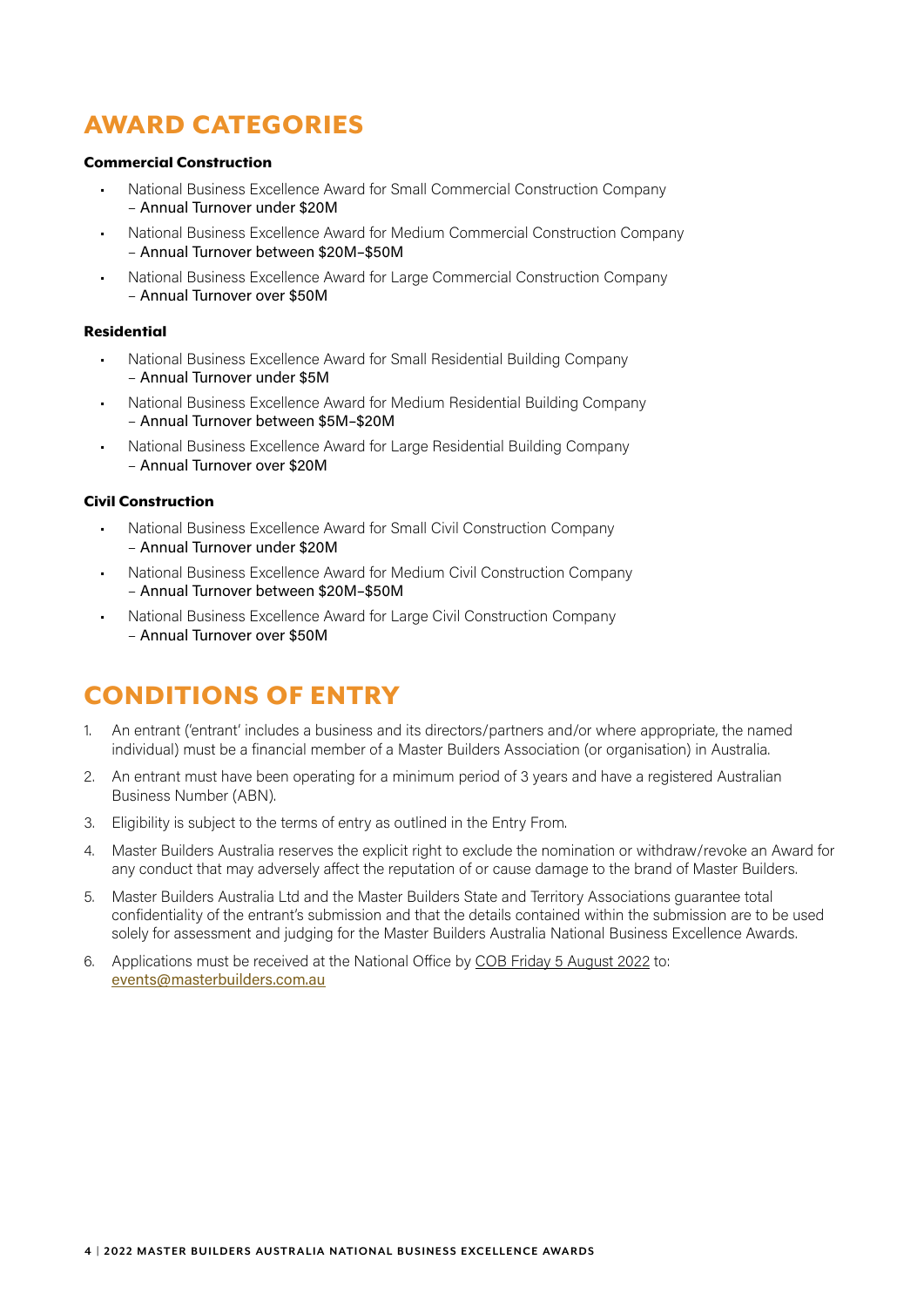### SUBMISSIONS

#### JUDGING CRITERIA

Our Judges will look at how you have applied **exceptional** business excellence, and you will be assessed on all 5 of the following areas, **individually and collectively**:

- 1. Financial Management
- 2. Operations Management
- 4. Business Resilience & Improvement Initiatives
- 5. Corporate Social Responsibility

3. Customer Service

Please ensure you have covered all key performance indicators when preparing your submission.

#### **If judges are not satisfied that any entrant has met an exceptional standard, an award will not be conferred.**

#### ENTRY GUIDELINES

There are six sections to be completed by all entrants, and each section should be limited to a maximum of 4 pages. Hyperlinks may be used within your submission to provide additional information, testimonials and images are also excepted within the submission document.

#### Section 1 – Financial Management

- Provide evidence of your companies' financial stability. (Accountant statement)
- Provide a written overview of how your company effectively manages cash flow, engages in sound financial management practices/systems and monitoring with invoicing progress payments, contractor, and supplier payments.
- What initiatives are in place for financial accountability within the business.
- Describe an example of the company process in making financially sound and responsible decisions.

#### Section 2 – Operations

- Provide a brief overview of your company's operations from sales/tendering through to your onsite project management process including best practice processes, management of suppliers, sub-contractors and how that links with the various off-site process with workflow, estimating, permits, contract administration and internal office administrations support.
- Provide an overview of your HR management practices, including recruitment, promotional development, safety management, general health and wellbeing, social interaction, and diversity programs.
- Include how your company identifies, manages, and mitigates risk.
- Include how your company evaluates and improves the way business is done.

#### Section 3 – Customer Service

- Provide details of how you interact with your clients from the commencement of a project to completion. What systems do you have in place? How do you evaluate customer service? Do you have a customer service strategy? What methods do you have in place?
- Provide a written example of customer service best practice in your business.
- Provide two client referee testimonies who can be contacted by judges.

#### Section 4 – Business Resilience & Improvement Initiatives

• Provide details on what measures you have implemented to make your business more resilient and improve your business.

#### Section 5 – Corporate Social Responsibility

• Provide detailed information on your companies CSR activities, e.g. business practice initiatives, staff participation and company support and how your activities make a measurable impact on the community.

#### Section 6 – The Why

• Provide an explanation as to why you have gone to the effort of instilling business excellence throughout the business? Use examples to assist with this explanation.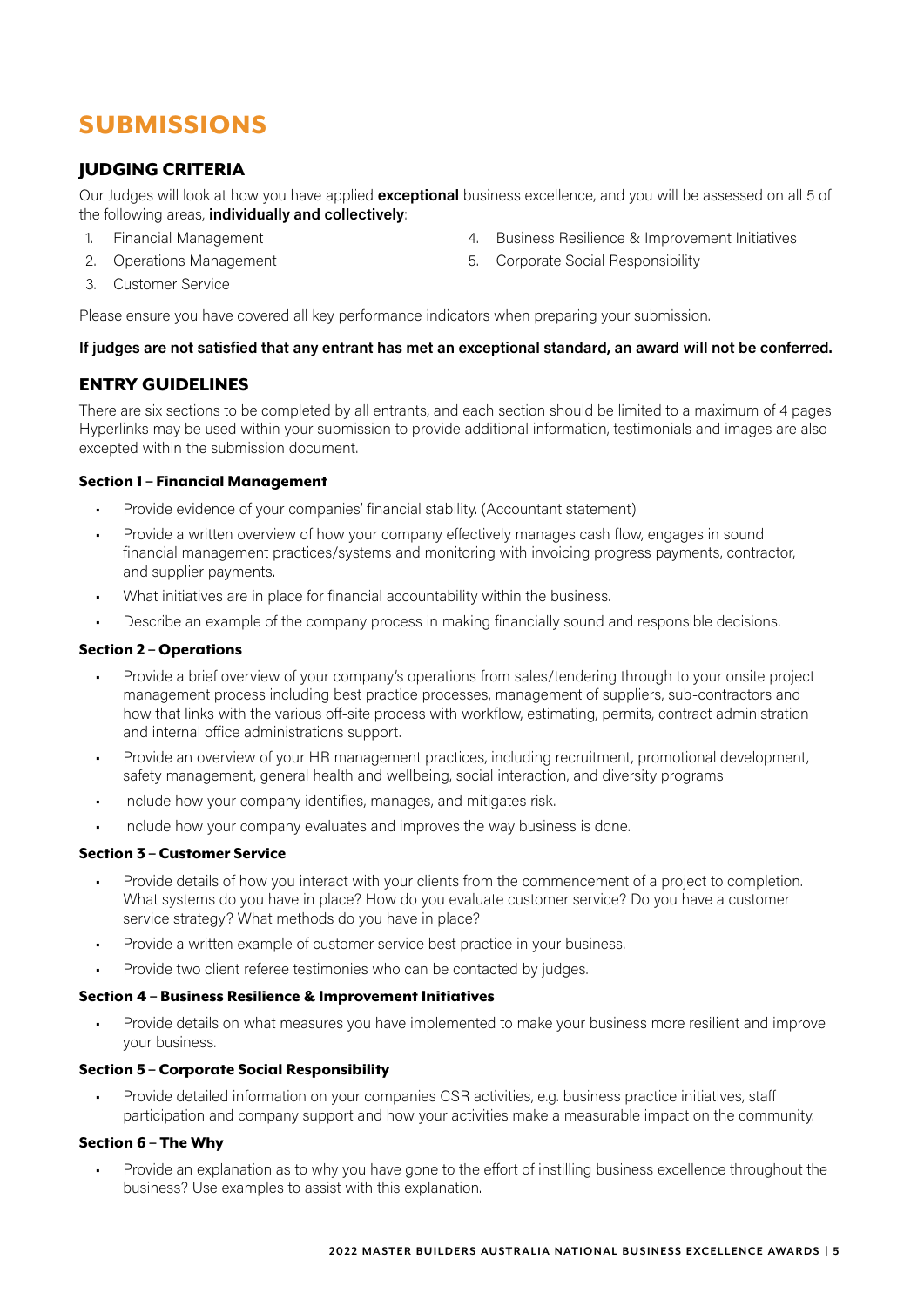### ENTRY CHECKLIST

To submit your entry, complete and submit the following to **events[@masterbuilders.com.au](mailto:ceo@masterbuilders.com.au)** by COB Friday 5 August 2022:

- Entry Form
- Agreement to Terms of Entry

More information can be sought by email **events[@masterbuilders.com.au](mailto:ceo@masterbuilders.com.au)** or call 02 6202 8888.

Note: all fields are mandatory and submissions will not be accepted without completed forms.

### ENTRY FORM

|                                                                    | <b>NAME OF BUSINESS</b>                                                                                 |  |  |
|--------------------------------------------------------------------|---------------------------------------------------------------------------------------------------------|--|--|
|                                                                    |                                                                                                         |  |  |
|                                                                    | <b>ADDRESS OF BUSINESS</b><br><u> 1989 - Johann Stein, mars an de Francisco Communication (f. 1989)</u> |  |  |
|                                                                    |                                                                                                         |  |  |
|                                                                    |                                                                                                         |  |  |
| <b>ACN/ABN</b>                                                     |                                                                                                         |  |  |
|                                                                    |                                                                                                         |  |  |
|                                                                    | <b>CONTACT PERSON</b>                                                                                   |  |  |
|                                                                    |                                                                                                         |  |  |
| <b>PHONE</b>                                                       |                                                                                                         |  |  |
|                                                                    |                                                                                                         |  |  |
| <b>EMAIL</b>                                                       |                                                                                                         |  |  |
|                                                                    | <b>MASTER BUILDERS</b>                                                                                  |  |  |
| (STATE/TERRITORY)                                                  |                                                                                                         |  |  |
|                                                                    | <b>AWARD CATEGORY</b>                                                                                   |  |  |
| Tick box applicable                                                |                                                                                                         |  |  |
|                                                                    | <b>COMMERCIAL CONSTRUCTION</b>                                                                          |  |  |
| $\perp$                                                            | Small Commercial Construction Company - Annual Turnover under \$20M                                     |  |  |
| $\perp$                                                            | Medium Commercial Construction Company - Annual Turnover over \$20M but under \$50M                     |  |  |
| Large Commercial Construction Company - Annual Turnover over \$50M |                                                                                                         |  |  |
| <b>RESIDENTIAL</b>                                                 |                                                                                                         |  |  |
| $\Box$                                                             | Small Residential Building Company - Annual Turnover under \$5M                                         |  |  |

- ☐ Medium Residential Building Company Annual Turnover over \$5M but under \$20M
- ☐ Large Residential Building Company Annual Turnover over \$20M

#### CIVIL CONSTRUCTION

- ☐ Small Civil Construction Company Annual Turnover under \$20M
- ☐ Medium Civil Construction Company Annual Turnover over \$20M but under \$50M
- ☐ Large Civil Construction Company Annual Turnover over \$50M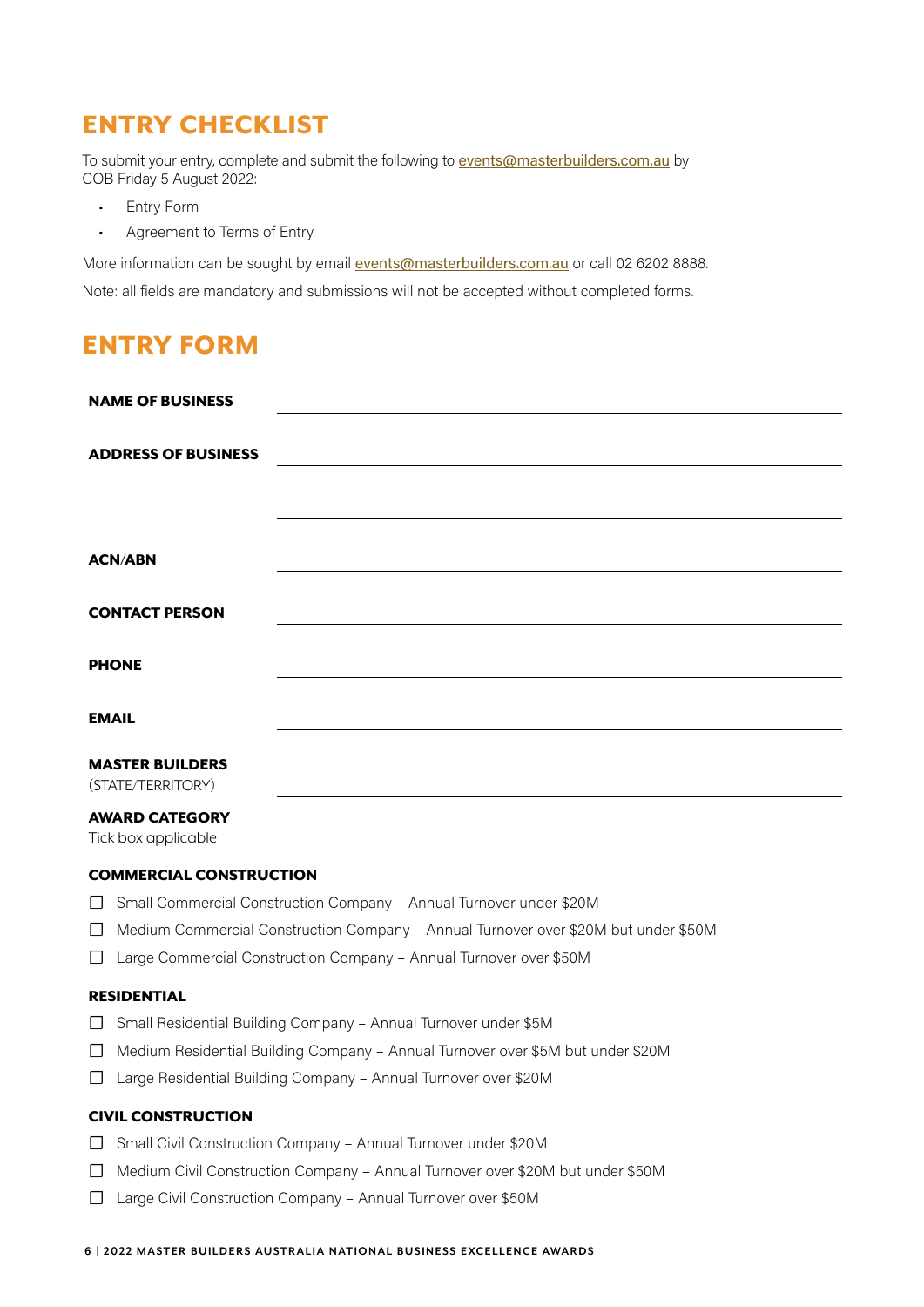#### AGREEMENT TO TERMS OF ENTRY

I can confirm that the entrant:

- Is a financial member of a Master Builder Association in Australia.
- Has been operating for at least three years and has an ABN or ACN.
- Including its Owner/Directors/Partners; has not filed for Bankruptcy, been placed in receivership, committed any act of insolvency, been the subject of charges which have resulted in a disclosable criminal conviction or breach of relevant workplace and/or safety laws, or the subject of an adverse finding by a relevant Commonwealth/State/Territory regulatory body (e.g. Fair Trading, Building Commission) for
- a period of 10 years prior to the presentation of the Award.
- Has not been the subject of a court order for monies owed to a client or sub-contractor in the past ten years.
- Has disclosed to Master Builders Australia any and all current court proceedings to which it is a party for any action, such as alleged monies owed to a client or sub-contractor.
- Has not had any adverse finding made against it by any Commonwealth Government regulatory body (e.g. Fair Work Ombudsman, Australian Tax Office) within the prior 10 years.

I acknowledge that:

- Master Builders Australia reserves the right to exclude the nomination for, or revoke or an Award for any conduct, event, finding or other matter however so defined that may adversely affect the reputation of or cause damage to the brand of Master Builders.
- Master Builders Australia will do any background check necessary to assess the bona fides of this application.

Documentation for each of the five sections with no more than four pages per criteria:

| 1. | <b>Financial Management</b>                   | pages |
|----|-----------------------------------------------|-------|
| 2. | Operations Management                         | pages |
| 3. | Customer Service                              | pages |
| 4. | Business Resilience & Improvement Initiatives | pages |
| 5. | Corporate Social Responsibility               | pages |
|    |                                               |       |

#### I AGREE TO THE CONDITIONS OF ENTRY

#### NAME OF BUSINESS

DIRECTOR/PARTNER/ SOLE TRADER/OWNER

SIGN

**DATE**